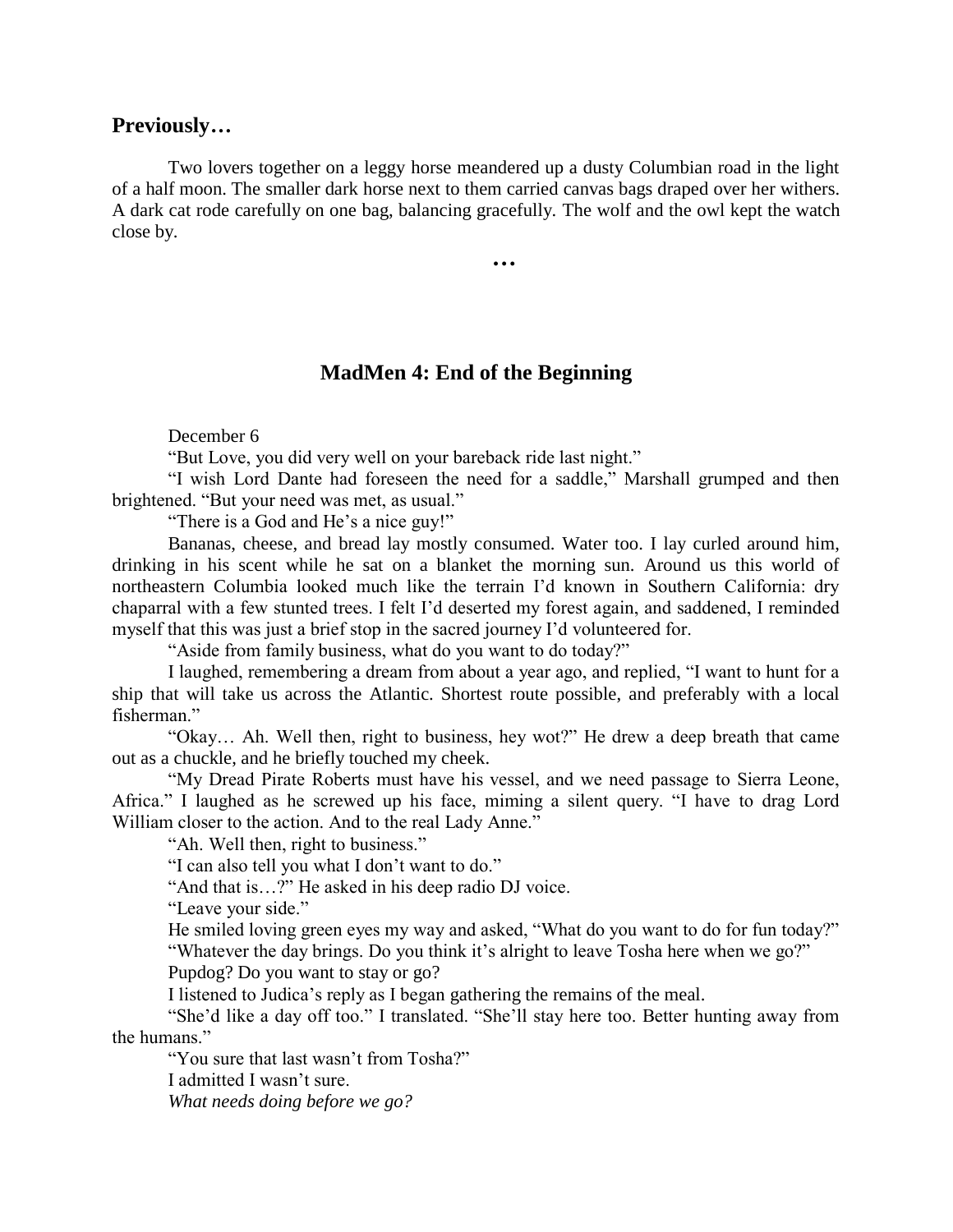Digging a latrine? I asked hopefully.

"A latrine…" he said gesturing to the E-2 on the side of the road. "My Sweet, I do not plan to be away from civilization – or what's left of it – for more than it takes us to settle our family into a commune somewhere."

"I can't stay here…"

"I know we three are just passing through." Marshall stroked my curls and smiled into my eyes. "Let's settle the family while we find our ship."

"In two days, we will have improved housing," I whispered in mock secrecy. "Finding the right boat will be another thing."

That rancho the banker is selling? He asked rolling away on the blanket.

I dreamed of a farm, although I didn't see a crop. I'll know it when I see it… So, can you rough it with me out here for a few days?

I insist on insect repellent, he rose gracefully to his feet. So, the Sight is back?

What do you think?

Last night your dreams were more chaotic than usual. He studied my face, eyes filled with concern as he bent to collect the blanket. Yup. I caught a little of it.

Swallowing back a pain from my heart, I reminded myself to breathe.

We should be going soon, Marshall whispered, his voice soothing.

Several minutes later, we'd tidied the area and stored all our belongings inside the aircraft on the side of the road. As I collected the two hobbled horses that grazed nearby, my Marshall pulled the Hawkeye's hatch closed and then ran his left hand around its edges. Power emanated in a way I'd never sensed before, and it was undeniably his. He must have sensed my curiosity.

I sealed it, he explained, coming in long strides to where I waited on the road with the horses. A little Talent of my own. No average person could open that without a welding torch or the Jaws of Life.

A new talent?

No, just subtle. How do you think Chuck made it from Minnesota to Memphis?

I never knew your car was having problems, I shrugged, holding the big gelding.

He blew a push rod in southern Missouri, he explained, vaulting gracefully onto the appaloosa's back. I could either hold Chuck's engine together with my mind or leave him behind.

I know you couldn't leave him… After he'd steadied himself, I handed him both horses' lead ropes.

Give me your hand, and... Up you come!

I settled in front of my Marshall, who pulled me closer in the warmth of the midday, semi-tropical sun.

\* \* \*

A mile or so down the dusty road, I could make out Father Ramon's church in the distance and mentally scanned it without thinking. All was fine. Beyond the cluster of buildings, I could see the little pueblo that was home to the couple thousand people who, I'd been told the day before, worked the local ranches and farms in the district.

The area was surprisingly like southern California. Decomposing granite sand made up this dusty road, rather than rich dark soil. Scrubby short acacia trees lined occasional driveways and the last of the greenery thrived a while longer before the heat of the coming summer. In the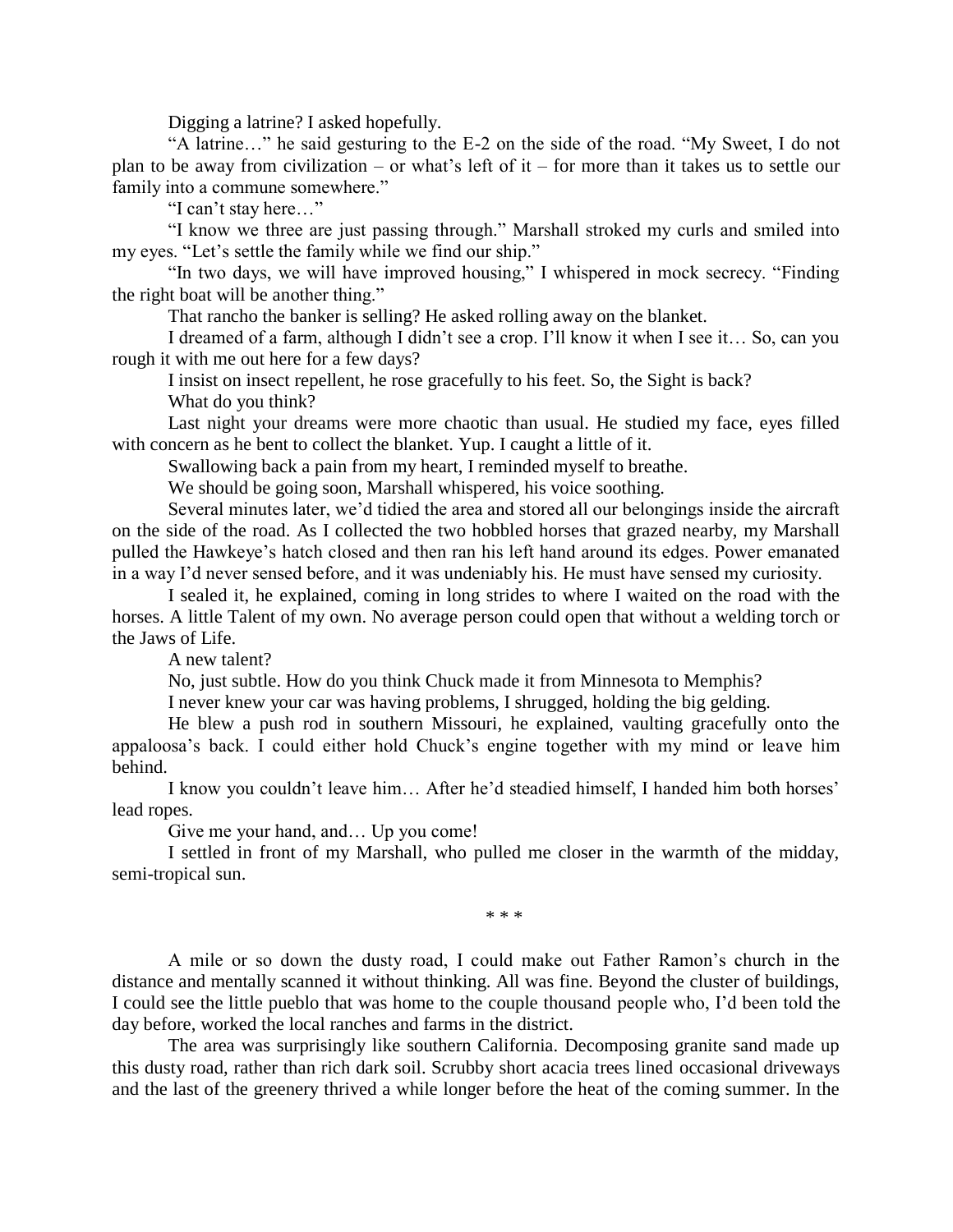distance stood patches of green that I had been told were the tree farms that supplied construction companies with wood for the region. In open areas, I could see small clusters of gray, brown, and cream-colored goats grazing on the chaparral.

We rode slowly toward St. Phillip's church, walking the horses, discussing the need for several modes of transportation, followed by the question of what to do with the two airplanes. I asked Marshall if he thought we should break them down for recycling to build up our family's bank account.

Do they even recycle in this part of the world? My new husband asked soberly. And just what part of the world are we in?

The north-eastern tip of Columbia. Upper Guajira, a Division of the La Guajira District. Tells me nothing.

Okay, Father Ramon told me yesterday that we're a little west and south of the Caribbean island of Aruba. We're in South America.

That much I knew.

When we were about a hundred yards from the church, I reached out to William to say we'd arrived. I sensed intense frustration. Thomas was annoyed, and Eric seemed distressed. Lords Dante and Ramon felt… apologetic, but I wasn't sure because their friendship was too new for me to understand the strong feelings I sensed from them now. Lady Joy seemed calmer, so I touched her mind carefully as Marshall quieted behind me, now aware of what I'd discovered.

Joy-lady? Why are you upset? I called across the mental plain. What's happened?

That rancher has decided he doesn't want to sell to outsiders, came her resentful reply, and I knew she'd just stomped into the priest's office.

Sharing my experience with my Marshall, I watched through Joy's eyes as she glanced around the bright and ornately decorated room she'd entered. Thomas, Eric, and William stood quietly scowling, while Dante placed an old black telephone back on its receiver.

Marshall kicked our horse into a fast trot and a second nudge put the big gelding into a comfortable gallop, and then he touched William to announce us. I felt our leader's mood improve slightly.

ASK LORD WILLIAM WHO TIO LEO IS, Judica prompted softly to my mind, and I did as she commanded.

Through Joy's eye, I saw our bearded William's head snap up in surprise at my question. His brown brows furrowed a moment and then he turned to our Columbian hosts,

I Know that name. He's one of The Thirty, William said, feeling much happier across the link. "Father Ramon, do you know someone called Tio Leo?"

"Tio Leo is an elderly acacia farmer," Dante responded, eyes drinking in our lovely Lady Joy. I sensed no discomfort from the young woman as he continued, "Leo Montenegro lives about two kilometers from here on his acacia plantation."

"I have not seen much of him since Tia Lupita died last, er… in February," Father Ramon offered from behind his desk. "Alejandro Guzman usually does Leo's home mission visit, and he has said nothing on … er, problems."

"Dante, do you know where he lives?" William asked with urgency.

"Yes, less than two kilometers from here, but-"

"Alright, then. Let's go!"

Joy's eyes showed me they were on the move as Marshall kicked our horse for more speed. After the mare's lead rope almost pulled me from the big appaloosa, I mentally urged the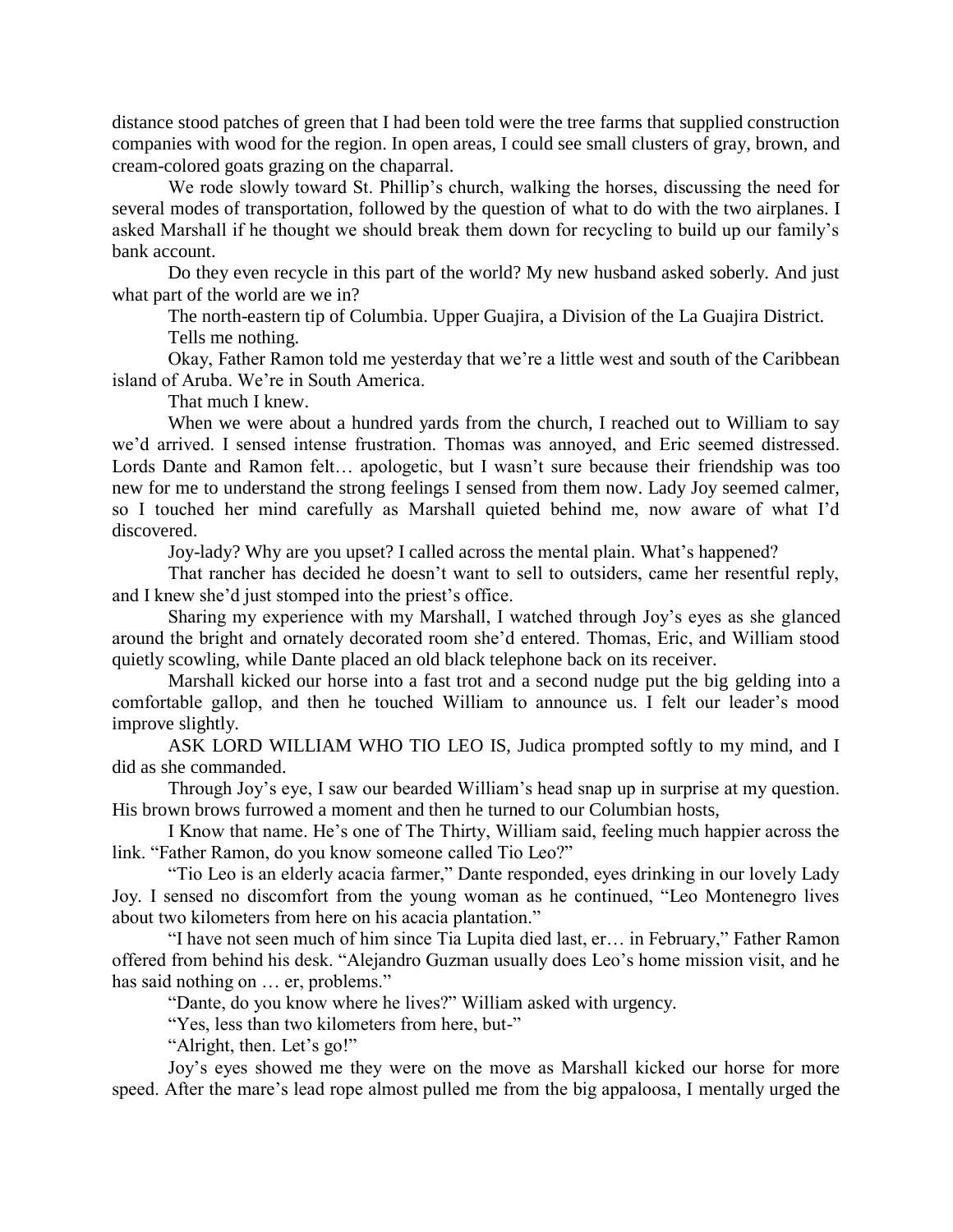riderless horse next to us to go faster. Wrapping my hands into the gelding's long mane, I felt the man behind shift slightly, steadying me as he gripped the horse tighter with his knees. I focused briefly on my own here and now and also complimented his horsemanship.

By the time we arrived at the gravel parking lot by the rectory by the side of the old adobe church, Dante straddled a dusty Indian Chief RoadMaster motorcycle. William came running to meet us. With a confused look, the black-haired rancher kicked over the big bike's engine, watching William head for the horses. I presumed that Dante had expected the man to jump on the back of his bike.

Joy rushed out of the rectory, blond hair blowing the breeze.

Throwing a bit of a levitation assist as William vaulted onto the black mare's back, I sensed his apprehension and held the horse's lead out to him rather than throwing it. Mentally I nudged the horse toward me, and she stepped closer. Will reached for the rope. Catching his hand, I quickly made a mental introduction of the man to the horse, and when their contact was established, both relaxed significantly.

So that's how you do it, Marshall whispered, and then I felt him respectfully introduce himself to the animal beneath us.

"Wait for me," Joy shouted, and I saw her swinging her lithe form onto the back of Dante's motorcycle.

Startled but grinning, Dante gunned the bike's engine and rolled backward from his parking spot.

Which way? William demanded, now settled comfortably on the black mare.

Turning the loud motorcycle down the driveway toward the street, Dante eased off the clutch and rolled forward, calling to Joy to hang on. As he headed for the country road, I saw Joy's arms wrap around his slim waist. William's mare half reared, but he stayed on, and the horse leapt in pursuit of the motorcycle. We urged our mount to quickly follow. Dante turned left at the main road, and we on horseback followed him back the way Marshall and I had just come.

Within a half of a mile, Dante slowed his big red and yellow motorcycle and turned the Road Master right and onto a single-lane side road. There he waited for us to catch up. I could see him talking to Joy over his shoulder and sensed William's protectiveness. I sent that feeling to Marshall and heard his deep chuckle as our big gelding overtook the black mare and pulled ahead.

This is not a race, William grumbled as I became aware of the heat coming from our horse.

We rounded the corner of the road as Dante gunned the Indian's big engine and rolled carefully down the dirt road. No signs at the intersection had given clues to where we were going and open grassland lined each side of the little road. As I asked the gelding to slow a bit, William sped past in pursuit of the motorcycle. Frowning inwardly, I blocked my annoyance at William's pushing his horse needlessly. Marshall was in physical contact with me and again he chuckled.

It's good to hear you laugh, I sent him.

"What can I say, my dear?" He whispered near my ear as the gelding settled into a slower lope. "I'm a happy man."

About 600 yards down this road rested a sprawling single-story home in a half-circle grove of older, yet squat evergreens. The beige adobe house stretched long with many arched, decorative panels along its front that faced the circular driveway. Dante had already stopped his big bike near the front door, with William's mare hurrying toward him. By the time it took for Marshall and me to arrive, an occupant of the house had opened the front door.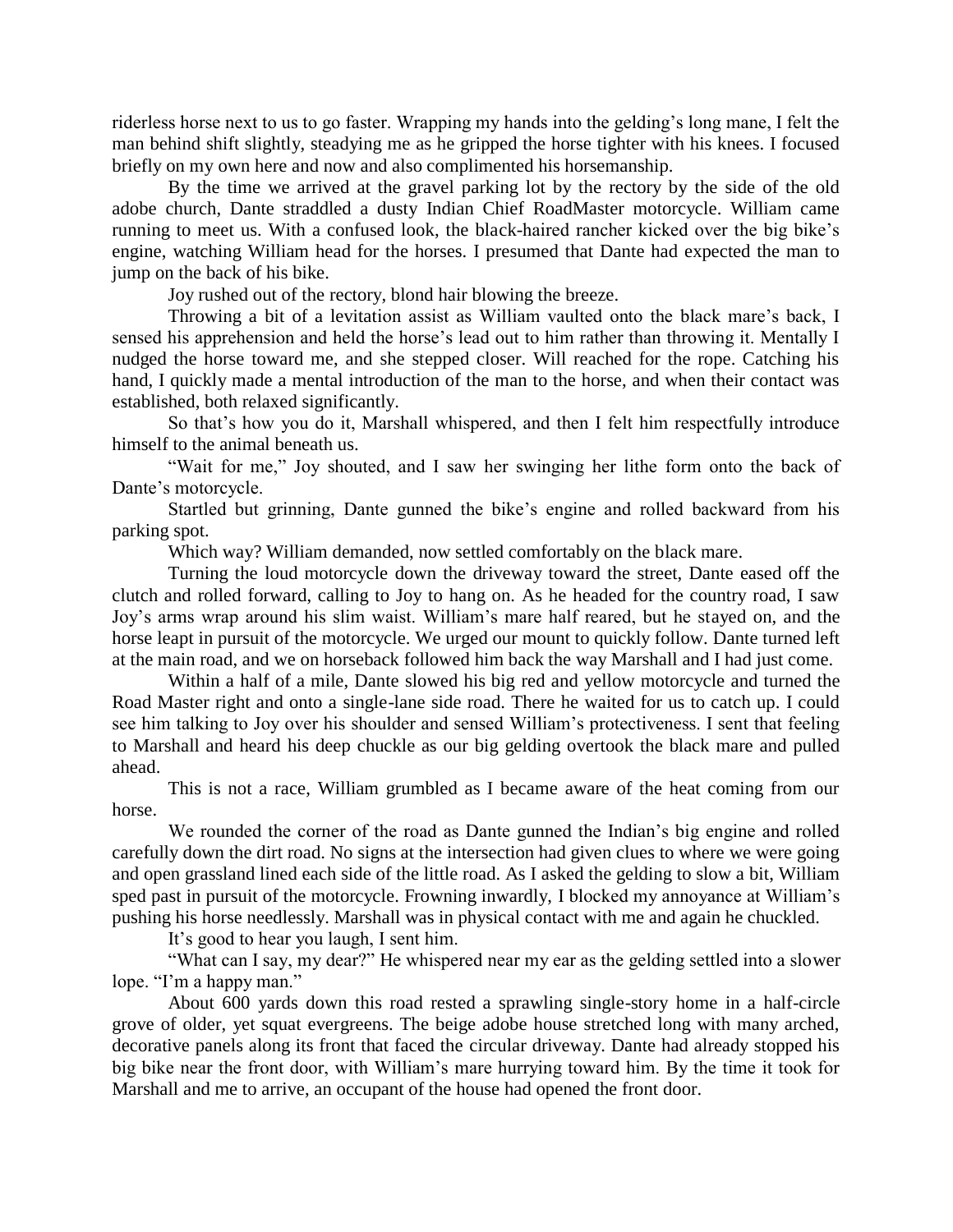As William reined his horse to a stop near the now quiet motorcycle, I watched the big wooden double doors swing open and in the next moment, a frail man in a wheelchair emerged. Behind him, a dark-skinned teenage girl pushed the chair a few feet into the afternoon sun. William vaulted from the mare and strode quickly to the old man's side as Marshall and I loped up the driveway at our slower pace.

"Lord William! I expected you last week," chided the old man in a deep booming voice that belied his physical condition. "Rosalinda, please go and ask your mother to bring our guests some refreshments on the fountain patio."

His English held a hint of a Boston accent, I noted, as Dante stepped toward us to grab the gelding's halter, and William shook the old man's hand. The young woman turned and hurried back into the house as Marshall shifted me sideways and eased me to the ground. I took two steps, and he was at my side as we moved toward William and the old man.

Dressed in dark blue striped slacks and a white cotton shirt, Leo Montenegro captured my eyes and grinned at our approach. His shaggy head of wild silver hair needed combing and his weather-worn face looked as if it would crack from his wide smile. Hazy brown eyes made me wonder how serious his cataracts were. Did he have any vision at all?

"Here is Santa Hannah! Oh, yes she is, William. Three healing miracles," he added in a quieter tone, then gave my Marshall a long and all-encompassing, very intent look. "I am honored, Doña Hannah, and may I congratulate you and Doñ Marshall on your marriage."

"Muchas gracias, Doñ Leo" Marshall replied with his most winning smile.

Quickly climbing the three small steps onto the front porch, I reached and took the old man's boney hand. Immediately I felt his complete spirit in a swift and peaceful exchange of soul's essence, and because my Marshall's hand rested on the back of my neck, I knew he experienced the exchange too.

Tio Leo was dying.

Yes. I am, the old man whispered in my head and gave a dismissing wave. But enough about me. "William, please drive this old chair back into the house. Dante? You do know where the stable is? Good. We'll meet you in the back garden."

William stepped around the old wooden wheelchair, took its handgrips, and began to turn the chair around when the old man waved at him to stop. Now his watery eyes rested on Joy, who had taken the black mare's halter when William had dismounted. The hair on the back of my neck stood on end despite the presence of my husband's hand.

"Who is this?" He demanded in his booming voice.

"Lady Joy Hoffman," William said with a glance to me. He too had felt a disturbance in the psychic energies.

"Benevento, Mi ángelita de muerte. Er, Damita Bonita."

A deep sadness radiated from the old man briefly, and then I felt him shake it off as he gestured William inside the big house. I mentally asked Joy to take the mare and follow Lord Dante as Marshall nudged me after the wheelchair.

His little angel of death? William whispered aghast.

That's how I understood it, Marshall replied, slowly.

I'm not sure what he means by that, I put in. Let's just wait and watch.

Once inside the door, I saw a large entryway, almost thirty feet square, tiled in terracotta with a parlor through one door and a library opposite. Toward the back of the big room were hallways right and left and a glass-paneled wall graced the back of the room, displaying a large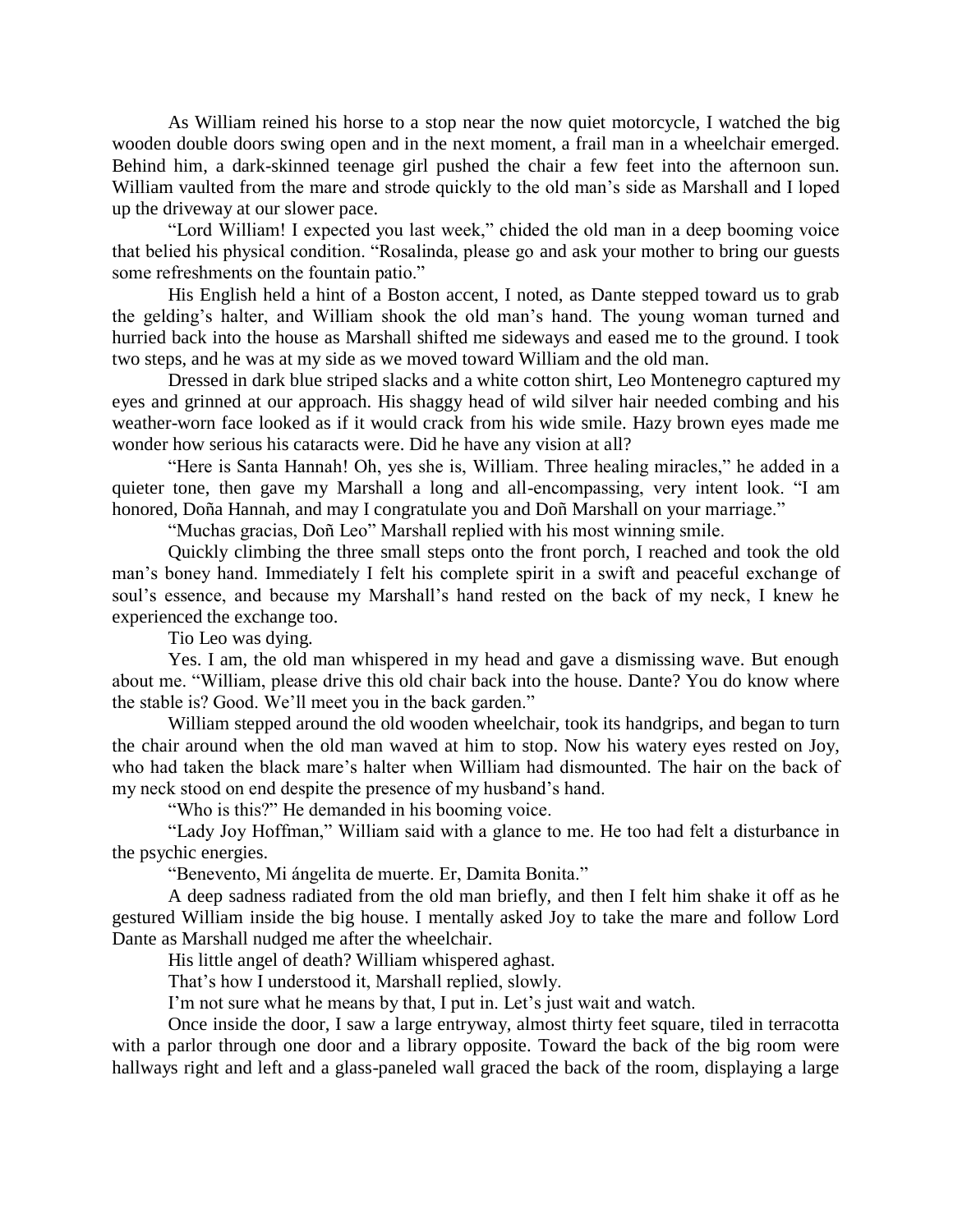garden with a fountain beyond. As William rolled the wheelchair dutifully toward that garden, Marshall hurried to open the French doors that led to it.

As my men maneuvered the wheelchair-bound man into the shade of a tall acacia, the small fountain's burbling caught my attention. For just a moment I saw Joy sitting on its low wall, James, a little older and much taller, reading his schoolwork aloud to her. And then the vision dissipated, and I found the old man's eyes on me again. I knew he Knew what I had seen.

"So when can we move in?" I asked Tio Leo as I moved to join him in the shade.

"Hannah!" William rumbled, anger and shock somewhat contained.

"Always right to business, eh?" My Marshall chuckled.

"I told you I'd know it when I saw it," I explained to both of my men. "This is our new home."

William sputtered to silence and glared at Marshall, wordlessly asking assistance.

"Your two families with the infants can move in today," the old man chuckled, dismissing William's protest with another wave of his hand. "Immediately, Lord William. We've already set up the common nursery with parents' rooms on either side. Oh! And you should move your airplanes off the public road. Today! You can taxi them here and park them in the big pasture south of the hacienda until you can decide what to do with them."

William touched my mind with concern, and I sent both him and my husband the vision of Joy and James that I'd just experienced. Our furry-faced leader moved to one of the big white wicker chairs and sank into it, relief flooding his being. I eased into the chair next to him and focused on Tio Leo.

"What about legalities?" I asked carefully.

"We must decide who will hold the deed. I think it would be best for both Lords Thomas' and Eric's names to be on the land title."

"And Jennifer's," I injected.

"I agree," William said in a quiet voice, and I turned to find him pale and wide-eyed. "Since we will not be staying long, for privacy, you and Marshall might want to stay in your honeymoon Hawkeye."

"William-" Marshall began as the side door opened, and Rosalinda appeared carrying a tray of iced drinks.

"I'll be staying at the rectory with Father Ramon." He smiled, a contented glow in his eyes. "I Knew it as soon as I walked through his front door. I just didn't know where everyone else would be."

"How soon can we settle everyone else?" I asked as Marshall took a chair opposite me and stretched out those long legs. "Those stairs to the choir loft are hard on Candice's knees."

\* \* \*

"Oh, crap!" I yelled as yet another cockroach skittered under the pink baby crib I was inspecting with Leo's plump housekeeper, Marta.

Hannah? Marshall responded immediately. Okay?

I hate roaches, I sent with a shudder.

So, just tell them to leave, he said flippantly. You talk to animals. Evict them before Jennifer gets here with that nasty bug spray.

So I did. Technically, I asked all the insects to leave.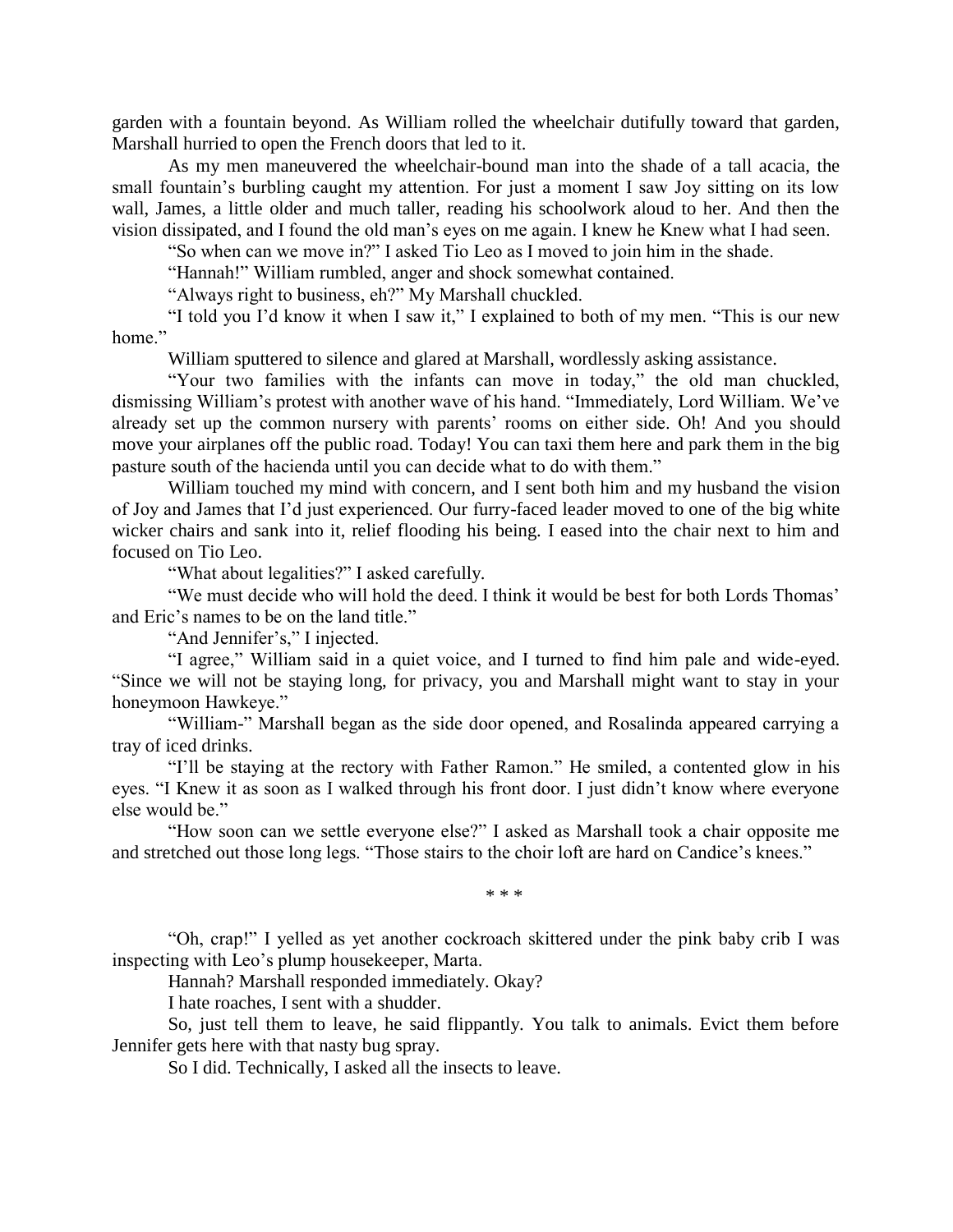Later, we discovered that my request worked not only with the cockroaches, but the flies, the mosquitos, the fleas, the silverfish, the tarantulas, the spiders, and the bedbugs.

\* \* \*

LADY ANN! Jennifer screamed into my brain. You come and get this disgusting rodent out of here this instant!

I looked from the aircraft wheel I was securing with a wooden chock to find Marshall eyeing me from his place at the other wheel. He rolled his eyes and straightened as much as he could under the Hawkeye's wing.

Are you coming, dear heart?

I'm not even breathing heavy yet, he responded with a chuckle. Where is our postpartum mommy?

It felt like it came from the nursery… I kicked the chock which didn't move. I stood up, my head missing the bottom of the aircraft by inches.

Marshall hurried to me, his head and shoulders stooped to avoid the plane's belly. I turned and began to run for the hacienda, several hundred yards from this pasture. As I ran, I noted a few spectral goats and sheep in this field and wondered if I was seeing the past or the future. My husband's long legs caught up with me quickly, and he paced me as I sprinted toward the hacienda.

Jennifer was in the nursery, red-faced with anger. James was teary-eyed, and Rachel bawled and snuffled, sounding colicky. Marshall had the good sense to stay in the hall.

I sensed the familiar critter as soon as I stepped into the room and in the next instant, a little gray squirrel scampered up my jeans, across my back, and buried its trembling little body in my hair. With a clandestine wink to James, I turned and hurried from the room. In the shelter of my thick hair, Linus chirped his greeting at me.

"I thought I left you in Tennessee," I muttered, while mentally reminding my little friend not to defecate on me.

"He was a stowaway, Auntie Annie," James called after me. "Honest."

I rushed outside, away from the angry young mother.

\* \* \*

My dinner dish duty was done. I strolled into the humid evening air that enveloped the adobe church and outbuildings, wondering where my Marshall had gone. Looking around, I saw a small group of the boys playing flag football in the cooler air, but neither my husband nor Tobias was in the group. The smell of gasoline and oil touched my other sense, so I headed around the buildings to where I'd seen Father Ramon's older Japanese import.

The rusty red sedan squatted near the rectory with the front hood up and two slim bodies bent into the engine compartment. Smiling to myself, I heard a tiny squeak and turned to see my gray squirrel scampering across the dry lawn toward me. In an instant, Linus was on my shoulder, gripping my thin blue tee shirt and my hair. He scolded me briefly and then nuzzled my cheek. Affectionately, I rubbed his forehead with my index finger, wondering where William was.

In the chapel, he responded instantly. Need something? A few words…?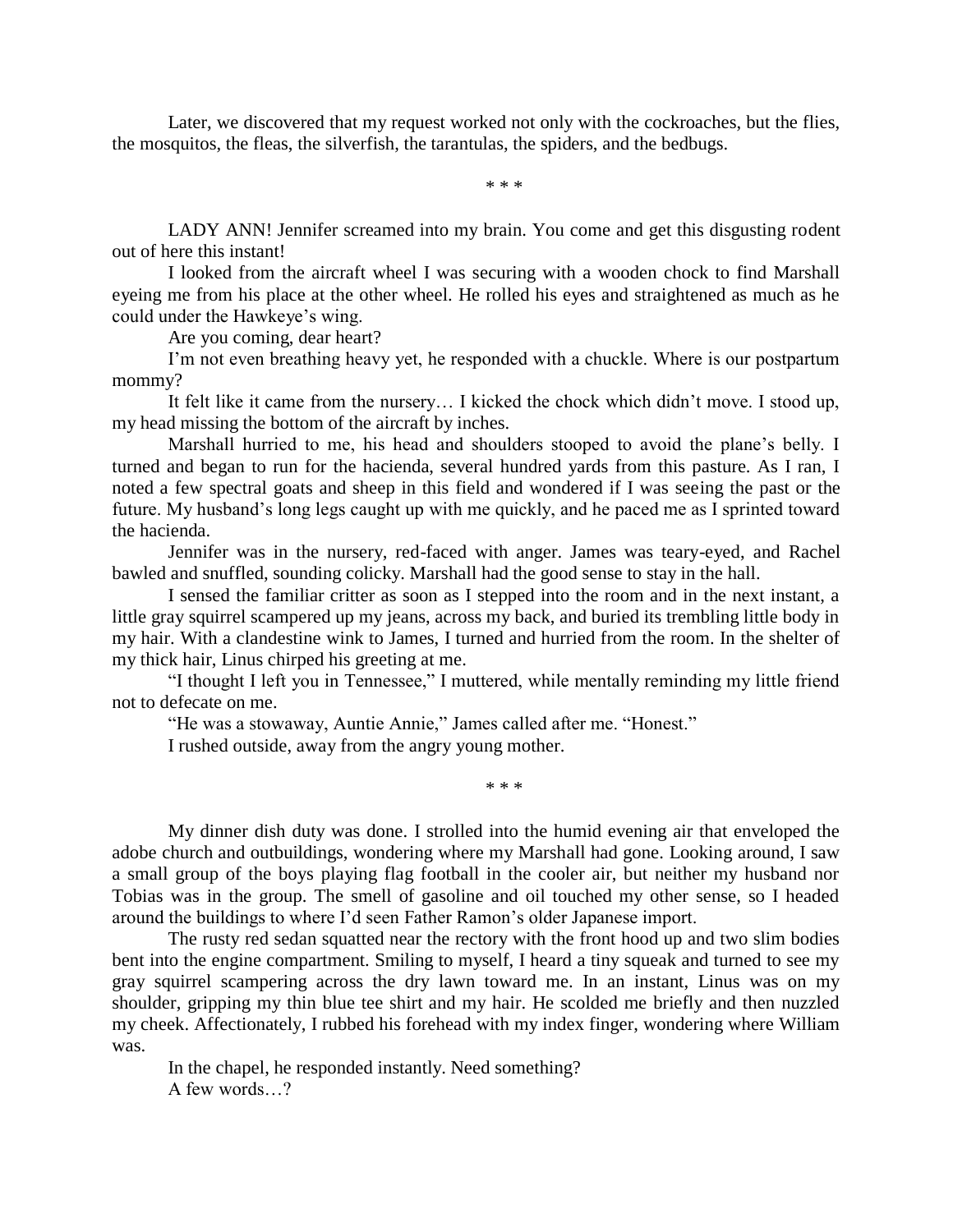Now is a good time.

Rounding the yard, I went to the church's side door and let myself inside. I sensed William before my eyes could adjust to the stained-glass filtered sunlight. He sat casually in the first pews, and he felt more relaxed than I'd ever sensed from him. He smiled as I strode toward him until he saw my furry friend on my shoulder. William grimaced.

"He'll behave," I promised.

"Just don't let James see him. He'll want to adopt him."

"James is what I need to talk to you about." I drew a deep breath as I slid into the pew next to him, keeping distance between us. "William. You have precious little time left to spend with James, and that boy should not have to share that bedroom with two babies."

"Right to the point, my Merlin? Good." His brow creased, and he gazed up into the sanctuary for about ninety seconds. I waited, as always. "Can't argue either point with you. What are you thinking?"

"Jennifer's got her hands full with Rachel."

"You're telling me!"

"And James may be feeling left out."

"Probably…" He frowned, and I could sense his desire for his pipe and tobacco.

"Could you … er, keep James with you for a while? For the time you two have left here?"

William puffed his cheeks and blew out slowly, staring at the wooden tabernacle up on the small altar. No obvious emotions marched across his face, just a soft thoughtfulness.

"Is there room for him to sleep in the rectory?" I pressured. "Until... er. For a while?"

Until I have to leave my son, I heard his thought to himself. "Until we can work something better?" William asked out loud. "Right?"

"We have five orphans to house," I reminded him.

"I know that." He scowled and started counting on his fingers. "Valerie, Daniel, Alex, Alana, and Baby Tammy, who is… What? Three years old now?"

I was impressed.

"Does James know you're his father," I asked with all the gentleness I could.

William sighed, "I don't know. Jen keeps him on a short leash. He's never brought up the subject."

"You should tell him before we leave."

"Leave. Yeah. Marsh said your Sight is back. And the dreams."

I nodded.

"So, Teller of Tomorrow: As the song says: When do we… fly to Jerusalem?"

"About two weeks," I said evenly. "Was that in Superstar or Godspell?"

Not sure. Only two weeks? Not much time for you and Marsh before you have to leave him.

What makes you think I'd leave without Marshall?

Or that he would stay behind when we go. I heard William's soft chuckle as I casually looked about the old church. Right. I wasn't thinking.

You have precious little time to spend with your son.

What do you recommend?

Keep him near you as much as possible. Can he sleep on the couch in the rectory, maybe? That would give Jennifer and Lin a bit of a parenting break. Rachel's enough right now. Our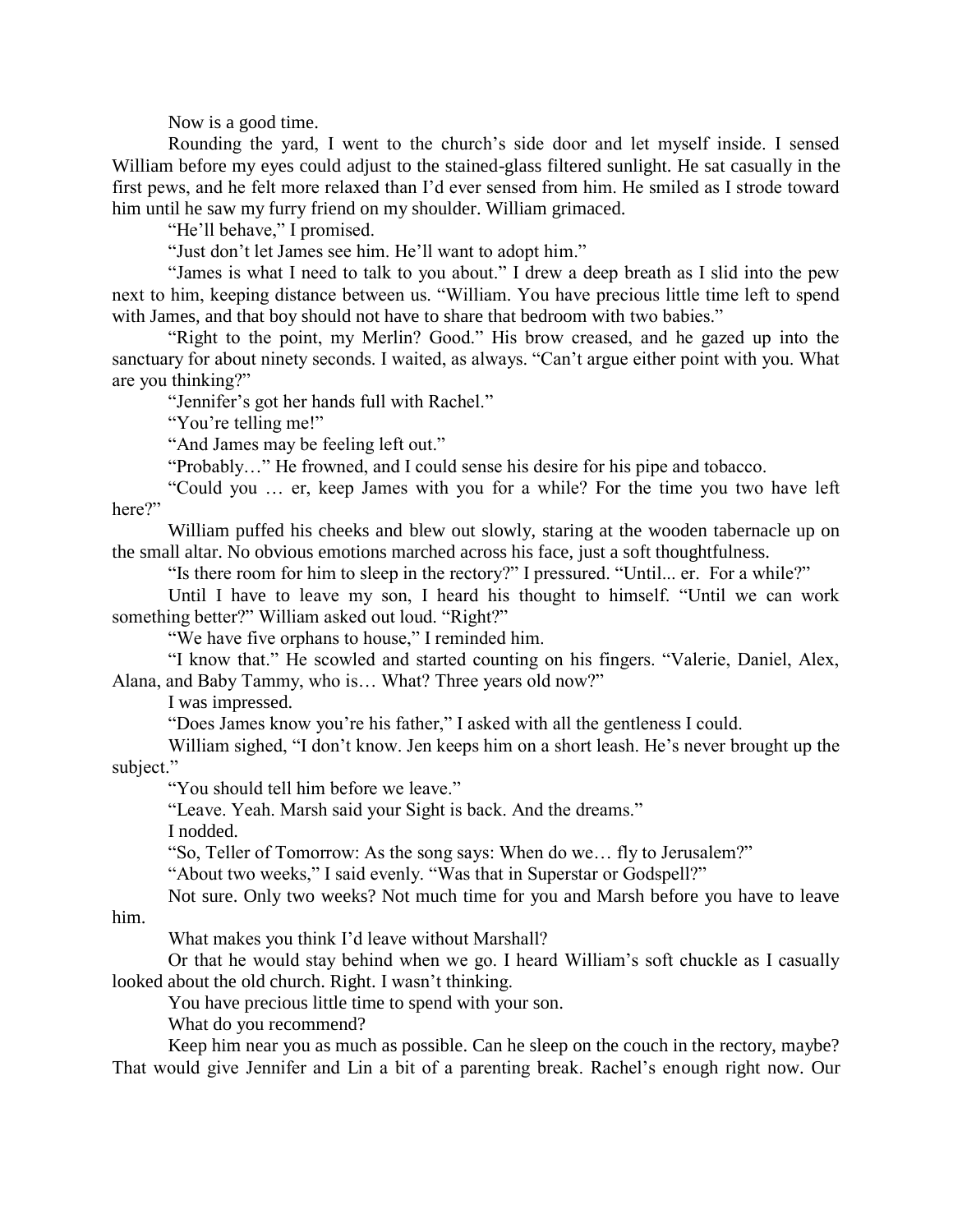recent raids against the Chinese military and our transcontinental relocation are contributing to Jen's postpartum. She needs time to heal.

"Okay. I hear you, Merlin." He chuckled. "I'll thank you for this later, I'm sure."

\* \* \*

Lin and Jennifer had moved into the sprawling ranch house before dinner. Rachel and Samuel became nursery-mates while Thomas and Penny were settling into the bedroom on the other side of the shared nursery. Before sunset, Candice and Joy became roommates in the other unoccupied bedroom on that wing of the U-shaped house.

During dinner, James announced to the whole family that he absolutely refused to share a room with two babies. He would rather sleep in the barn. William quickly suggested the rectory, and there was no objection from the boy's parents.

Nick and Katie Hoffman flipped a coin with the O'Leary family to begin rotating child care duties in the choir loft. Eric and Dianne O'Leary with sons Tobias and Richard won the toss and would enjoy the beds in the hacienda this night, while the Hoffmans, including Joy, babysat in the upper floor of the church.

\* \* \*

A little after 11 PM when most of our family would probably not disturb me, I laid on my back on our blanket under a moonlight sky. My head rested on my husband's thigh. Legs bent and knees high, I gazed closely at Archimedes, who balanced, a talon only slightly gripping each of my knees. Together we had just recalled a few previous flights for Marshall's edification. Next, I would fly tandem with my night bird again. Prone to vertigo, my husband wasn't certain he would accompany us, and we agreed to be flexible. We both wanted a look at Columbia's western-most Caribbean coastline and availability of seaworthy boats. Surely Aruba had the one we needed.

## December 7

As I slowly walked the dusty road past St. Phillip's church, I squinted in the late morning sun at our men still working on the church's roof. I could make out Nick and Richard's forms easily, and I guessed that was Lin going down the ladder. Eric had said they would finish the roof before sunset, and I prayed that was still true. Sweat trickled down my back and I could smell the lingering odor of the stock that hung about me in the humid heat.

In front of me, two dozen young sheep and goats made their way slowly through the spring grass and chaparral with my occasional mental encouragement. Judica dutifully worked as a herd dog, her long tongue often hanging out, cooling her in the heat. My apprentice shepherd, James ran here and there, using a long, narrow stick when his mere presence didn't steer a stubborn critter back to the herd on the dirt road. We had been walking our new livestock home for over two hours, and I wondered who at the hacienda was capable of hearing my mental call.

How may I assist you? An unfamiliar being touched my mind, and it took me a moment to recognize Tio Leo's mental voice.

I gave him our location and asked about water for the stock.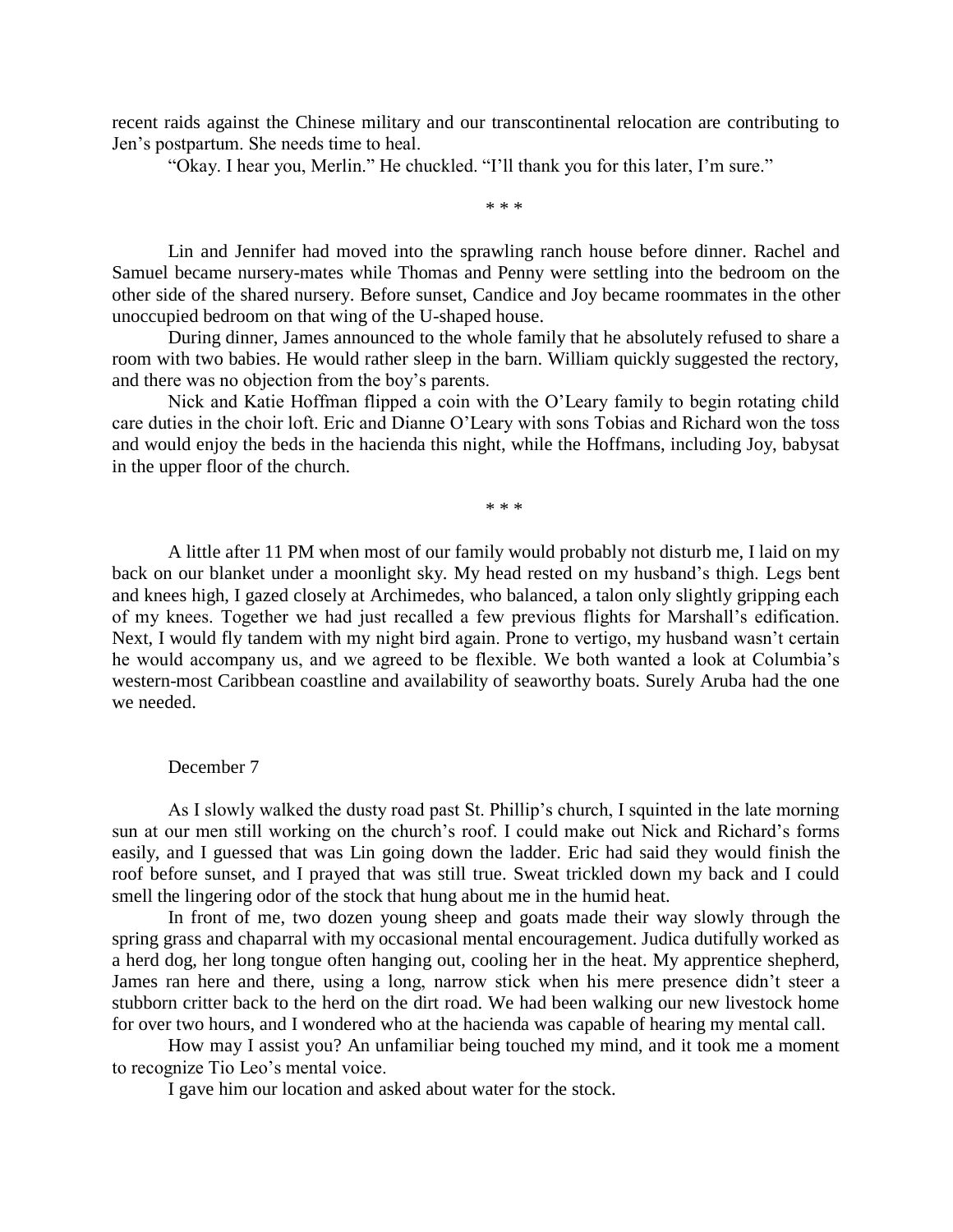Put them in the pasture across from your airplanes. Leo Montenegro sent me on a wave of good humor. I'll ask Rosalinda to go there now and begin filling the big water trough. Come to the house when you are done for a cool drink.

I thanked our host and then nudged one particular lamb who insisted on sniffing every rock and bush in his path. I heard the old man's soft chuckle, and then he slipped from the link.

\* \* \*

As the younger boys began hauling the lunch dishes back into the church's communal kitchen, I sipped my ice tea and looked contentedly around the half-full picnic tables. On my left, William excused himself and on my right, my Marshall sighed and then kissed my cheek, starting to stand.

I heard William order him to sit down. I sent our bearded leader my gratitude. I had not seen my new husband all morning.

"I'm not going to argue," he sighed, easing back into the old metal folding chair and meeting my eyes. "Are you happy with your little flock?"

"Definitely! Dante drives a hard bargain, from what I could tell. I wish I could speak the local dialect."

I can teach you that little talent, William said as he helped stack various colored folding chairs. For a while now, I have suspected we can share and learn each other's abilities, like when you showed me how you work your magic on animals yesterday, when you gave me the horse's lead rope.

Marshall's eyes met mine, and I greedily imagined learning his illusion talent. In that instant, I felt his assurance that he would teach me.

It would be good, Marsh, if you could share your talent with machinery with Eric before we leave, William continued. Tobias can only learn so much…

Dante said the pueblo needs a good mechanic. I put in.

I'll give it a try! If only Lin was talented, he responded wistfully. I'd love to have all his knowledge of physics.

Could come in handy on our journey, I responded.

Maybe I know something that might work, William said thoughtfully and he turned to steady a stack of chairs that James was struggling with. I'll have to catch Jennifer in a good mood….

And the link dissipated.

From my right, Candice ambled toward us in the midday heat, sweat glistening on her skin beneath her green hand-me-down sundress. In her hand, she carried an old clipboard of notes and her accounting notebook and pen. Our official community treasurer was frowning deeply.

"Okay... Our bank accounts have been set up with Senior Iglesias," she began quietly. "And we have a little spending cash, but something about that man bothers me."

"You too?" Marshall whispered, glancing around the dwindling family.

Drawing a deep breath, I glanced at William, but he seemed absorbed with his son, and I did not want to interrupt them. Waving our eldest family member to the seat next to me, I waited for her to settle in. Then I took her hand casually, establishing a private link. Marshall's hand came lightly on my shoulder to join us, and to the uninformed observer, it looked like a natural gesture for a newly-wed man.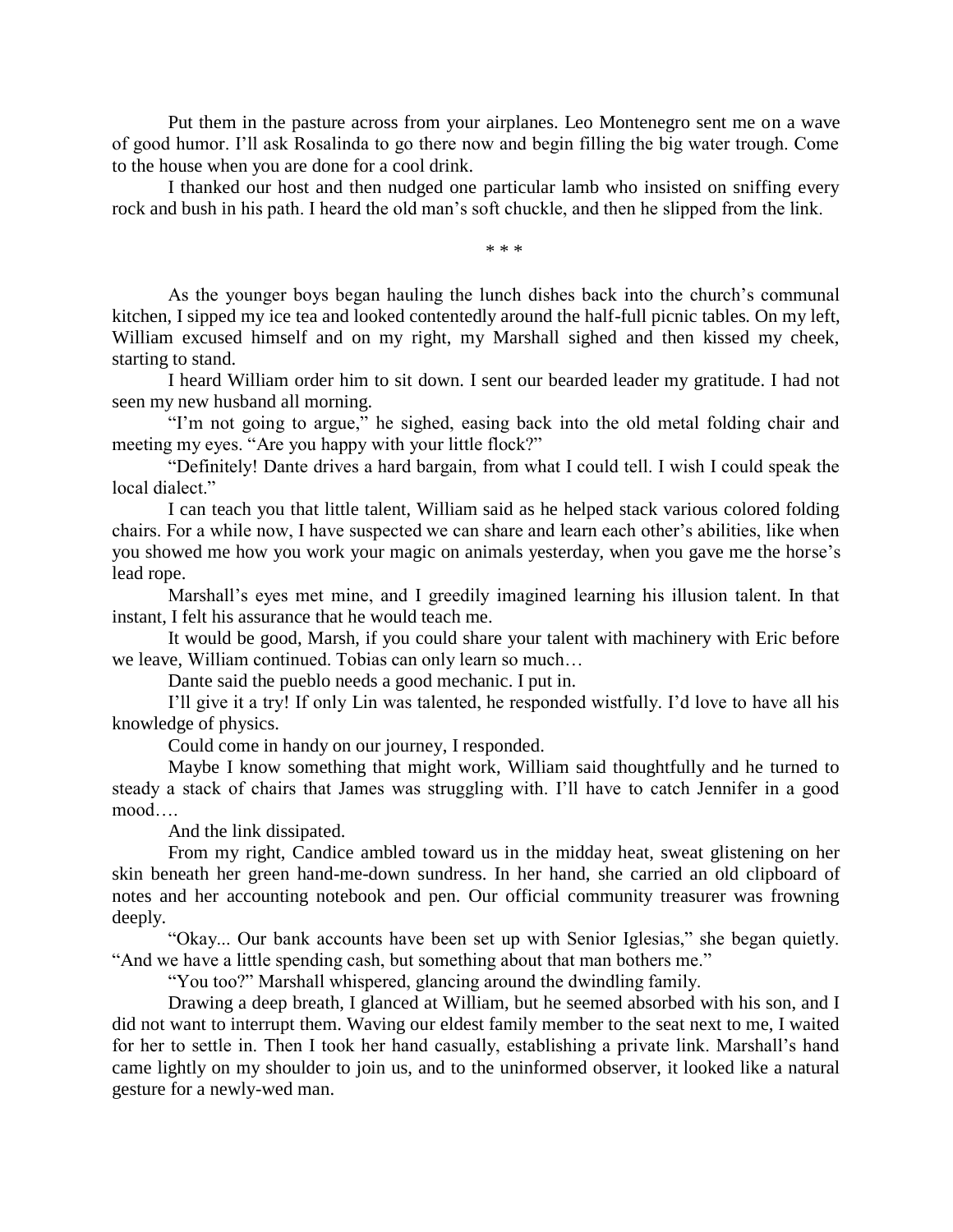Think of what you feel about the banker, I told her, gently opening myself to her impressions which rapidly flooded my mind.

He has all the virtues I dislike and none of the vices I admire, Marshall commented dryly after a few moments and then relayed his personal impressions of the banker. I don't trust him.

I don't think it's wise to flood the local market with the wealth of jewelry and gold we brought, Candice said with a fervor I'd not seen in her before.

Absolutely not a good idea, my husband put in. He'll be playing fast and loose with our nest egg to the town's advantage.

More like his advantage. Lord Eric? I called into the sunshine. I'd like a word with you. Yes. Now, please! Yes, Joy? Size 5 or 6 petite. No, I do not need to go shopping with you and Dante. Thank you for asking. Candice will be along in a few minutes. Please tell Lord Dante how much I appreciate his taking a day away from his ranch to help us. Be careful out there!

You are most welcome. Dante's voice came softly through my head with a hint of an Australian accent, while Eric appeared at the kitchen door, and hurried in my direction. I will protect her with my life.

Marshall leaned near and whispered, "You're a juggling mentalist act!"

"Or just a mental case," I groaned.

What did you say, Ann? Lady Candice asked as Eric settled in the chair across from me, and I then reached for the man's hand to include him in our discussion link.

\* \* \*

Again I walked the dusty road past St. Phillip's, squinting in the late afternoon sun. Our men still worked on the church's roof. After lunch, Lin had insisted that they would finish the roof today. Sweat trickled down my back and, in the humid heat, I could smell the cow dung on my shoes.

In front of me, one dozen local cattle, including a yearling bull plodded their way slowly through what was left of the spring grass the sheep and goats had devoured. Occasionally I had to add a mental encouragement to keep them going but we were in no hurry. Judica again worked as a herd dog, despite the heat and her fatigue. My apprentice shepherd, James ran slower, still using his long stick when his mere presence didn't guide a cow or calf back to the dirt road. We had been walking our new livestock home for almost two hours, and as we reached the side road to the hacienda, I mentally reached out to Tio Leo.

How may I help? Tio Leo's now familiar voice touched my mind. Oh! You feel very tired, Amiga!

I asked where to put the livestock.

In that pasture behind your airplanes. Leo Montenegro sent me a wave of concern. Rosalinda filled the water trough there. Bring James to the house when you are done for food and cold drinks.

I thanked our host, and then nudged one stupid cow that shied from a rock in her path. I heard the old man's soft chuckle, and then he slipped from the link.

After the cattle were settled into their new home, James, Judica, and I relaxed in the shade of Tio Leo's insulated garden, but the old man had not joined us. Feasting on cool fresh fruit and ice tea, I had shed my sneakers and soaked my feet in the lowest tier of the decorative fountain. James had attracted one of the several cats on the property and was focused on getting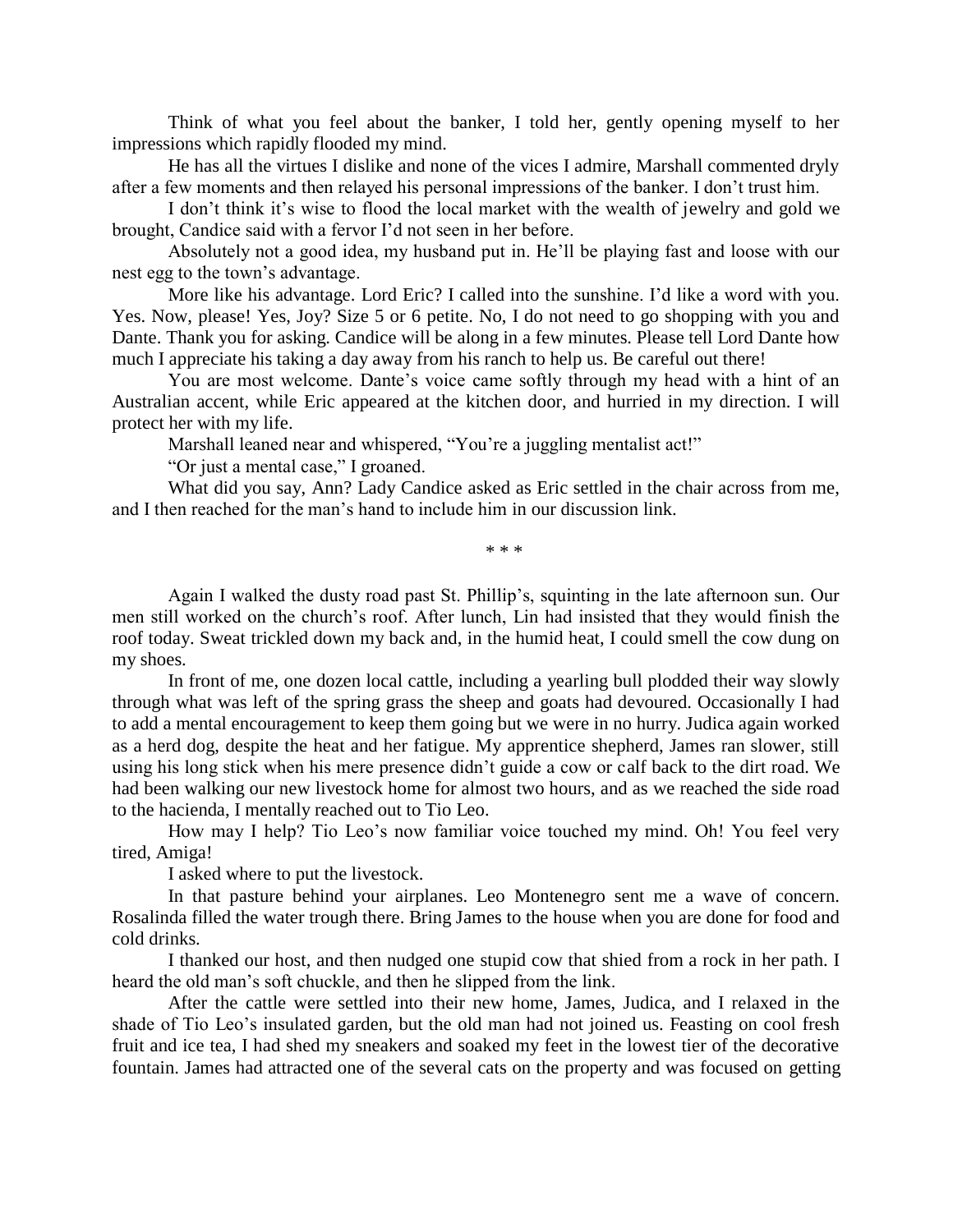it to chase his shoelace when Father Ramon came through the glass doors from the front of the house.

Lord Ramon carried several plastic bags stuffed to capacity, each bearing the logos of what I assumed were various local businesses. Three had pieces of paper stuck to the front of them bearing my name. The other three had been labeled for Marshall. Ramon held up one of my three plastic bags to me

In my head, I heard Jennifer call her son, who then looked a question up at me.

"Thank you for all your help today," I told the blond boy. "I couldn't have done it without you."

"It was fun!" He grinned as he slipped his shoe back on and began tying it.

"You'd better go see what your momma wants," I said accepting a bag and peeking inside.

"Aww, she just has new clothes for me to try on." He said matter-of-factly while jumping to his feet.

Father Ramon silently handed me my three bags full, and I glanced inside one.

I had new clothes too!

The three bags with my name contained new socks and underwear, four new tee-shirts, two pairs of blue jeans, two pairs of shorts, a pretty floral sundress, sandals, sunglasses, and a Chicago White Sox baseball cap. I silently prayed a prayer of blessing over all involved. And then I realized just how much my body probably stank after days without a shower. Today's two trips to the outside stock pens of the neighboring ranches had caked me with Columbian dirt.

"Come with me, mi amiga," Ramon said with a smile as James disappeared through the side door that led into that wing of the hacienda. "I'll find you a clean, umm, towel and show you the baño. Er… Como se dece? What do you call the place where you, umm, clean your…self?"

\* \* \*

Our men finished repairing the roof of St. Phillip's church just before sunset. Most of our family gathered inside that house of worship while Father Ramon conducted a small thanksgiving prayer service. In the choir loft with Joy and the kids, I watched the gathering unobtrusively and added my heartfelt amen to the group's prayer that this time the tiles stayed down during next winter's storms.

William was there, but my Marshall wasn't, and I didn't ask. The last thing I'd heard was he and Dante had gone to town to look at a truck for sale. I'd have known if there was trouble. Judica and I walked contentedly from the church back to our airplanes in the calm of the coming night. I enjoyed the solitude and Judica remained silent. A new man living with me, as welcome as Marshall was, meant a new man underfoot. I did indeed enjoy the solitude.

\* \* \*

Marshall finally arrived at our honeymoon Hawkeye as the last dim light of dusk faded into the black of night. Sitting with Linus and Tosha on the plane's wing, I watched his approach. He was shirtless and carried three plastic bags. I savored his good looks, yet felt slightly concerned for the fatigue that seeped from his being. His usually lush blond hair was slicked back and flowed only slightly in the light breeze and his haste.

Hot running water is a wonderful thing, he said cheerfully. Did you get a shower yet?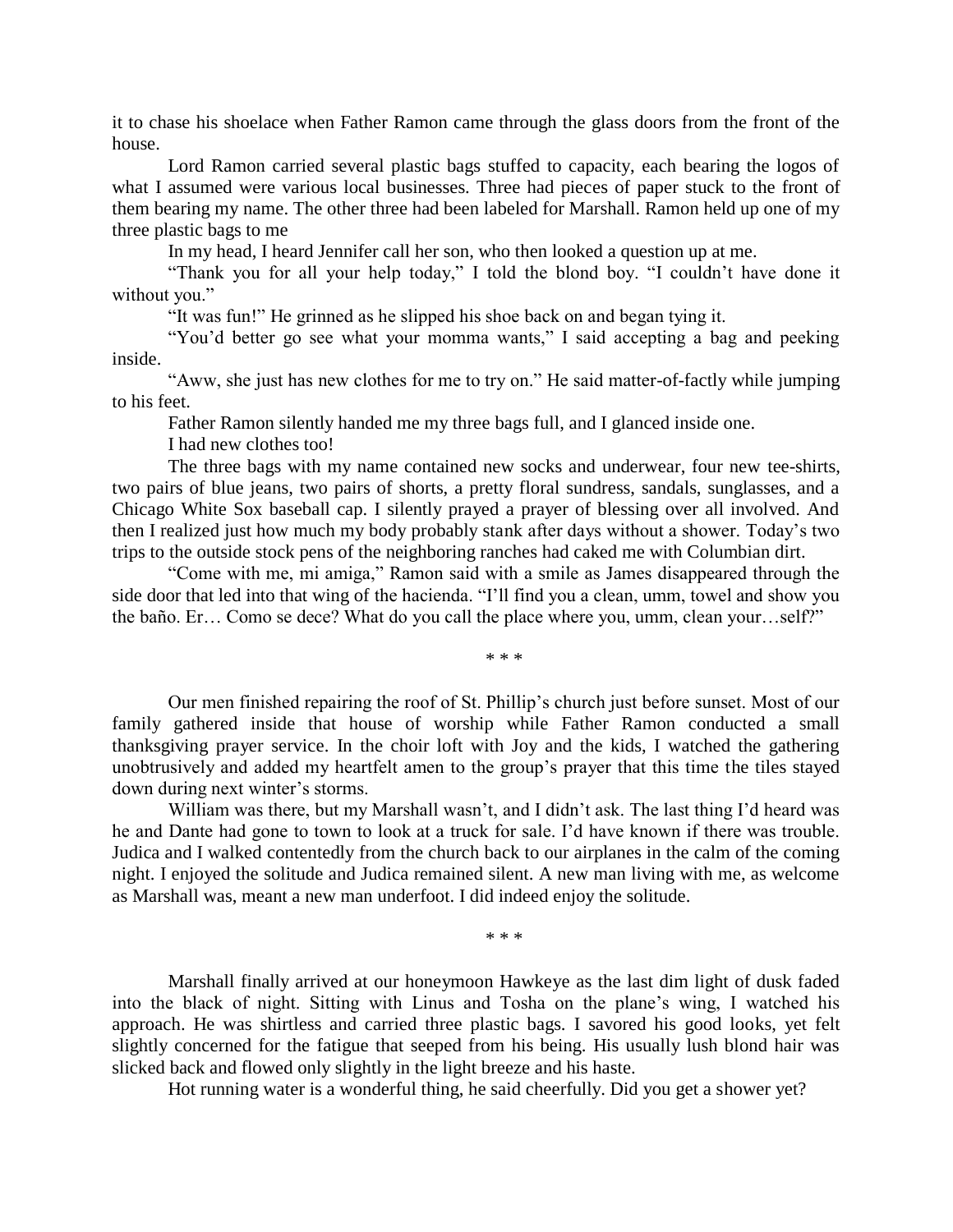I was the first.

Come down here, my Sweet. I need your lips. And your hips.

Scrambling from the E2's wing, I dropped into his open arms, and moments later we were inside the plane. Marshall applied his special privacy seal to the inner door and then turned to me with a smile on his face and heat in his eyes.

Later that evening, I lay on my back on our blanket under the moonlight sky. My head rested on my husband's thigh again, and we waited for Archimedes, who was finishing his breakfast in a stand of acacias nearby. Soon, we would again fly tandem with my night bird. We both needed to check the eastern Caribbean coastline for seaworthy boats. Sadly, Aruba did not have the boat we needed.

## December 8

We were late for the communal breakfast, and Marshall kicked Dominic into a faster gallop, thinking that one of us would be condemned to work clean up. Riding behind my husband, I didn't initially see what caused him to swear like the sailor he used to be. Looking around him, I saw two police cars parked near St. Phillip's rectory, and four uniformed men walking toward the yard where our family was eating breakfast. I did not like how they smelled on the astral plane.

William! You have company coming. Dangerous company, Marshall called the warning before I could form the thought, so I quickly broadcasted the image of the approaching police to all our local Thirty.

My husband kicked the big gelding for more speed, and I tightened my grip around his slim waist. The long-legged horse covered ground with astounding speed.

Be calm! William radiated a tangible peace to us all, and I felt his confidence in his command of the situation. I still had my doubts about his leadership abilities but kept them to myself.

We're illegal immigrants in a country that is not as forgiving as the United States, I reminded him on a guarded thought so that only he and Marshall could hear. Er...as the United States was.

And I have eight of The Thirty physically present to back me up. There will be no problem.

You'd better not throw any lightning bolts, I said quickly, sensing his determination to defend our family.

I won't need to, William replied with confidence. Remember: "The Force has a great influence on the weak-minded".

I felt Marshall's deep chuckle through my arms around his ribcage.

By the time we rode into the shade cloth-covered churchyard, Joy and Diane O'Leary were serving coffee to the officers. At the table with them, William was completely unreadable on the astral plane. Katie and Nick Hoffman helped Candice, Jennifer, and Lin herd the youngsters toward the wash station in the outdoor kitchen. Each person carried the remains of their meals, and I wondered briefly if we'd miss ours.

I'll bring you something as soon as our guests are served, Candice said as the four officers now turned to our approach.

Tobias appeared in the kitchen doorway and hurried to us, grinning. With a happy good morning to us, he reached and caught the horse's lead rope when Marshall tossed it. I slid down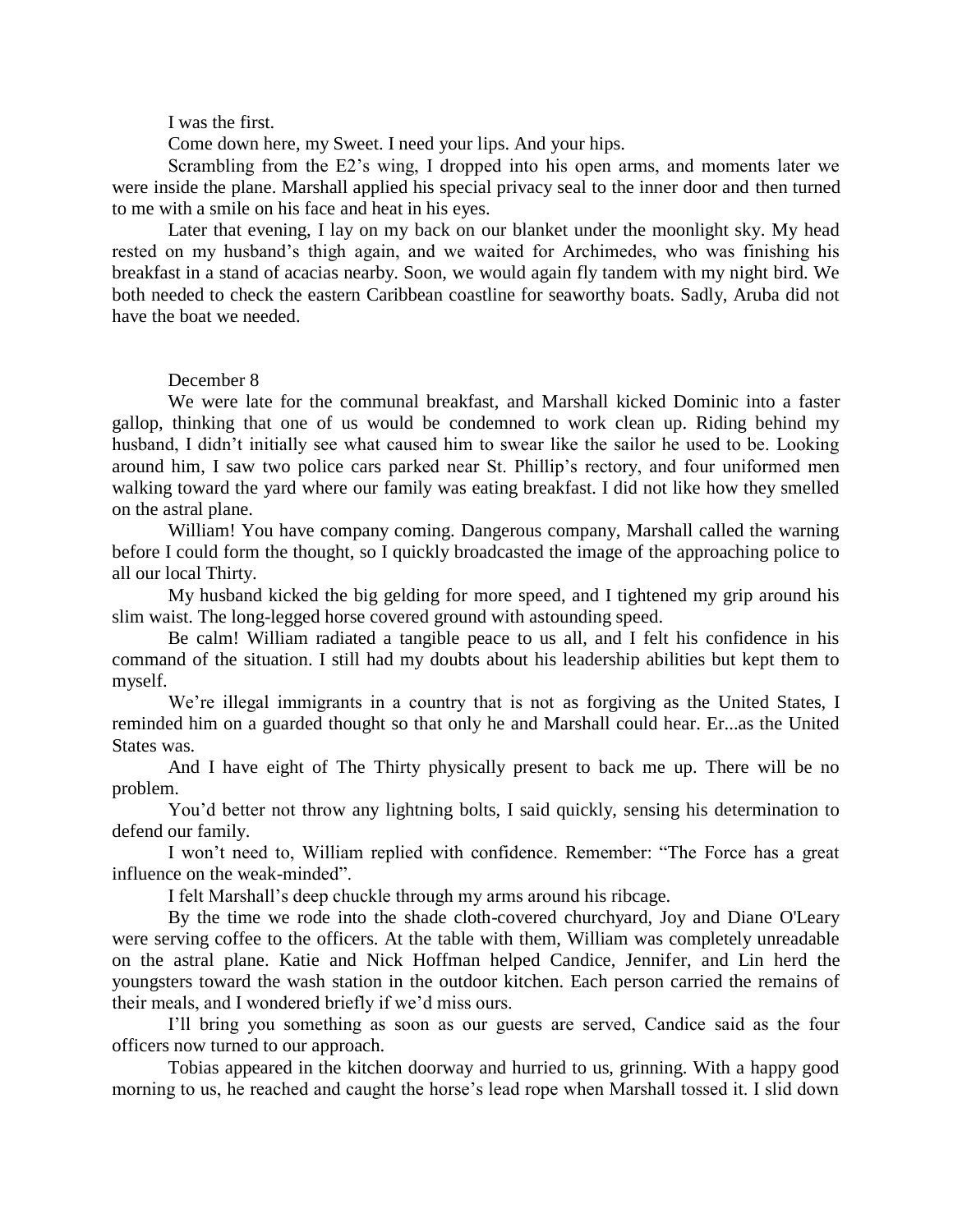in a somewhat graceful dismount holding my husband's arm and then asked the teen how his shoulder was healing. Marshall's boots quickly hit the ground beside me.

This is a third-world country, William warned me. They will not be accustomed to liberated, assertive women.

Marshall laughed out loud as he stepped toward our guests. I dug a finger in his back, giggling quietly as I hurried to keep pace with him as he marched up to the table where the police officers waited with passive faces. I could sense him don a more macho persona.

"Buenos días, ustedes magistrados," Marshall called, wearing his best smile. "William, can I be of assistance?"

"Language is no problem," he replied, setting his coffee mug down on the picnic table. "This is Marshall Roberts and his … wife, Hannah … er, Roberts."

I'll get you later for that, I sent our furry-faced leader and smiled at the officials.

William introduced the policeman with the most jewelry on his collar as Senior Constable Ricardo Ortega, who asked something and William's translation was instantly in my head.

"You are not sure of her name?"

"Father Ramon married them two days ago," William replied. "Hannah and I have been friends for over five years. Speaking her married name is new for me."

"Just friends?"

"Sadly, she wasn't interested in me."

Are you getting his translation? I asked Marshall, after slipping my hand in his.

Yes and some of it I can get on my own.

"Felicitaciones," muttered Officer Ortega and then he turned back to William and frowned. "You are new to this pueblo. And staying in this church?"

"Only some of us and only for a few more days," William said and looked beyond where we stood. "Ah, good. Thank you, Candice."

Good timing, Candice, I sent, sharing this with William and Marshall. He was just about to ask about our papers and forms of identification.

Marshall and I moved to sit at the table next to the one the officers occupied as our female kitchen team began to serve breakfast to the police officers and then to William. He related the true story of our recent days, and the conversation between the two men continued, occasionally with questions from the other three officers. The question of our identification did not come up.

I ate in attentive silence as I monitored the emotional levels of each man. It was a peaceful meal, and soon the four officers stood, ready to leave.

"Of course, I will have to report you and your family to my superior in Santa Marta," Ortega was saying as William, Marshall, and I stood as well. "It is procedure."

"Of course," William muttered with a slight wave of his hand in Ortega's direction. "I understand. What is the name of your superior in Santa Marta?

"Alejandro Hernandez," the officer replied with a slight frown, and a wave of distaste radiated from not only him but the other officers.

Warnings clamored within my soul and soured the inside of my mouth. Dizzy for a moment, I flopped back down onto my folding chair, struggling past a catch in my breath. Marshall glanced down at me, frowning with a silent question as I shivered deep in my being.

I'll be alright, I remarked, recovering quickly and very aware of the reason for my disorientation. Honestly, I am. Ask more about Hernandez.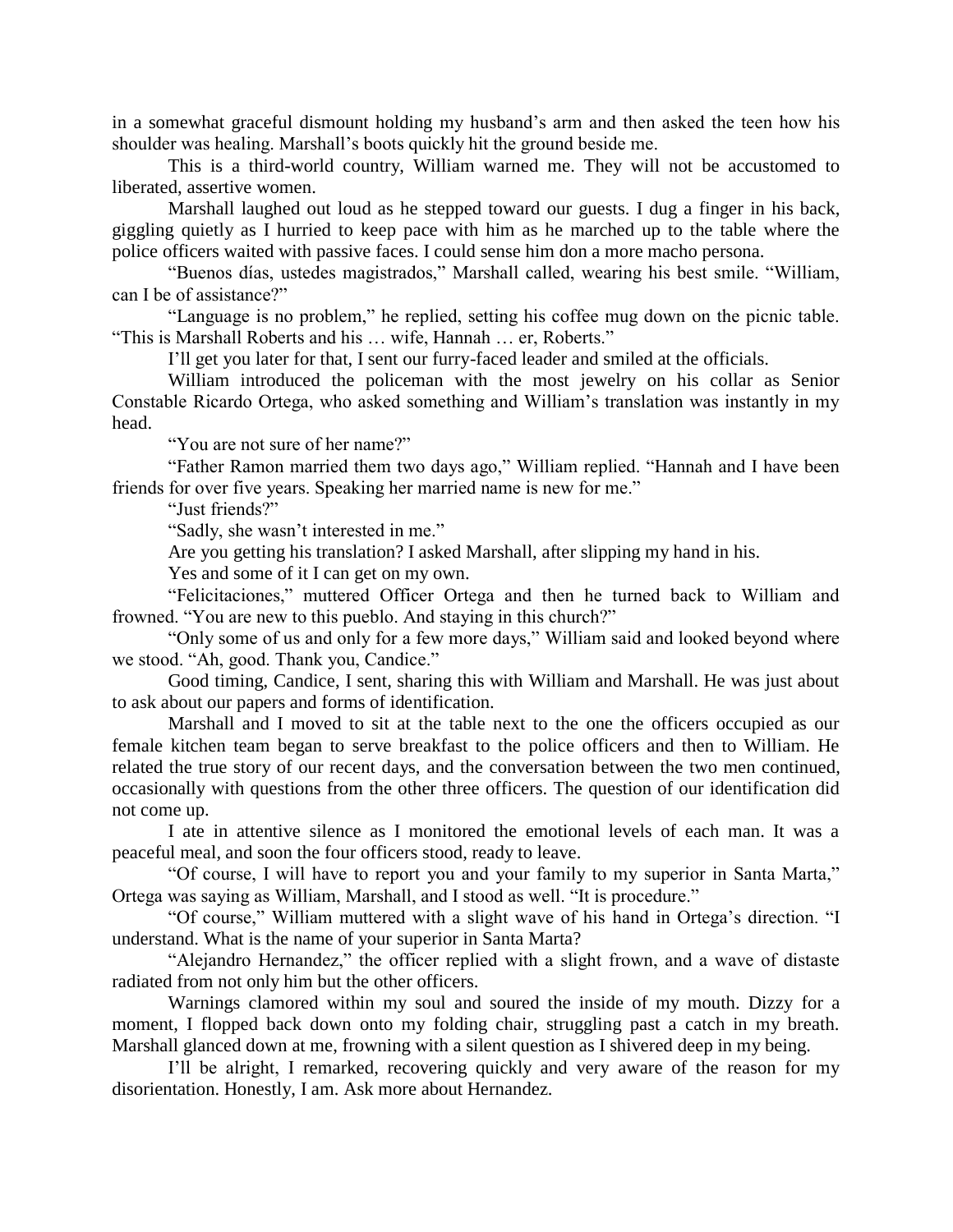So, Marshall asked the officers what this superior was like, and then mentally reported my reaction to William.

"Oh. You would not want to have him unhappy with you," Ortega said, choosing his words carefully as he glanced at his fellow officers. Two were suddenly nervous and the third coughed and shuffled his feet in the short dry grass.

"And why is that?" William asked, sounding very causal as his fingers waved encouragingly in their direction.

"Er. We do not like to make him angry," the shortest officer volunteered in a quiet voice as I read each of the suddenly-frightened policemen in turn. "It is not a good thing."

Get them out of here, I told my two men and focused inward to concentrate on stabilizing my breathing as more waves of fear washed over me. I would work on the trembling once I could breathe.

Lord Thomas appeared from the kitchen door at an unspoken request and hurried in our direction, his face a mask of pleasant welcome. As Marshall and William began to herd the officers back toward their cars, William introduced Thomas as part of the leadership of our family, while I sat breathing deeply in the warmth of the sun.

A few minutes later, I found petite sandals standing in the grass as I stared unfocused at the ground in front of me. The men's fears had almost dissipated. Looking up I found beautiful blue eyes surrounded by golden hair looking down at me. Joy seemed very intent on her own train of thought. I waved her to a chair and centered myself for my next task of the day.

"I need to talk to you," she whispered although we were the only two left out in the yard. "About Lord Dante…"

"Has he kissed you yet?" I teased.

"Several times."

"And you like it?"

"Very much…"

"That's good," I said with a smile to the young woman. "I'm glad to hear it."

"He asked me to marry him, Ann."

"Good. I'm glad to hear this too."

"I hardly know him!"

"And yet the notion appeals to you?"

"Yes!" She grinned with delight, then squelched her elation and frowned. "We hardly know each other."

"And your parents would object because of this."

"Yes, but..."

"I'll talk to them," I smiled up at the lovely young lady. "Lady Joy, love that man with all your heart. He's the one God planned for you."

"Ann!" Her blue eyes lit with delight, but then her doubt quickly made that fade.

"I'm sure of it, Joy. I've seen it."

"Your Sight is back?"

"Yes." I sighed, thinking, For better and for worse.

"Is that a good thing?"

"For you, it is a blessing." I glanced at the building where our family was busy stowing food and washing dishes. "Do you want me to explain this to Nick and Katie for you?"

"Oh! No! No, not yet. Let's wait a while."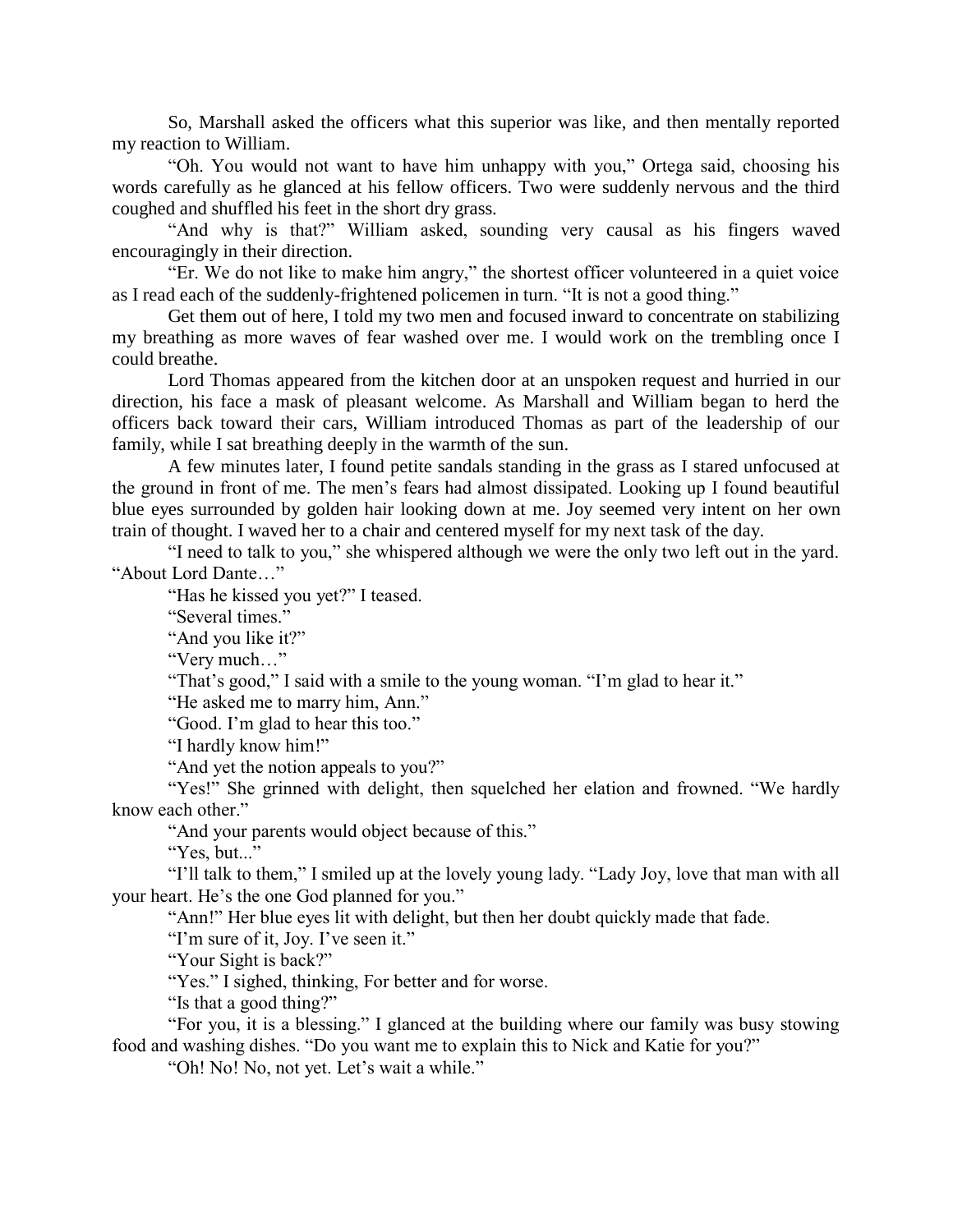"I don't have a while," I told her, holding her eyes with mine while taking her hand to validate my next words with Truth. "I'm leaving in less than two weeks."

Hannah, my Sweet? Good, you feel better!

I touched his mind with affection, releasing Joy's hand, and breaking that link. She stood, having sensed Marshall, and turned to leave, a content smile on her lovely features.

We're going truck shopping again, Marshall reported. I'd love you to come with us.

When and where, dear heart?

As soon as you explain your fainting spell to William and me.

Now, please. Inside the church. William whispered to my mind. What was that all about?

Didn't you feel…? I stood, excused myself, and hurried to meet my two men, aware of how quickly they had become my two men.

In less than a minute, I was standing at the front pew of St. Philip's, feeling safer within the circle of Marshall's arms while William paced before the communion rail. Father Ramon had stood silently as I described my physical and emotional reactions to the policemen at the mention of their chief's name.

"Merlin, what just happened to you out there?" William asked finally stopping in front of us, fixing me with his intense gaze.

Merlin…? Marshall asked.

"A moment, William. Father Ramon?"

"Si, doña Merlin?"

Him too? Marshall asked with a nervous chuckle. What up with that?

Hush, Dearest. Later, I sent my husband, turning in his arms to look at the local priest. "What can you tell me about Hernandez, Father Ramon?"

The portly man scowled, glancing briefly at William, then sighed deeply, saying, "I do not want to… um say bad about Hernandez, pero-but he is a very, very bad man. How say it? Takes money for the wrong he do? Hurts gente, um people."

Tell us in your own language, Father, William said, gently. I can translate.

"Hernandez is an evil, corrupt tool of the government," Lord Ramon began while William radiated the translation. "He runs whore houses that cater to the vilest depravities, on the level of Thailand's worst. Little children and babies! Merciful God!"

Father Ramon shuddered for a long moment as he looked to the leader of The Thirty. Drawing a deep breath, he collected himself and continued. "Those who oppose him disappear, or their loved ones suffer. A priest I knew in Santa Maria opposed him. The priest was beaten severely by four of Hernandez's men and was in hospital for weeks for his preaching one sermon against him. Because this priest continued criticizing Hernandez's malicious hold on city and government officials, three of the nuns in his care were kidnapped and… brutalized by Hernandez, himself."

William moaned.

Marshall rumbled a growl deep in his being.

"Alright, that's enough," I said loudly, then lowered my voice. "We should pray for guidance."

But I already Knew what actions we would take as Father Ramon began our prayers.

"Heavenly Father, You know the nature of Hernandez's psychopathic mind, the depth of his depravities, and the danger he is to your people. We ask for Your guidance in dealing with this man and the wisdom to know Your will in this…"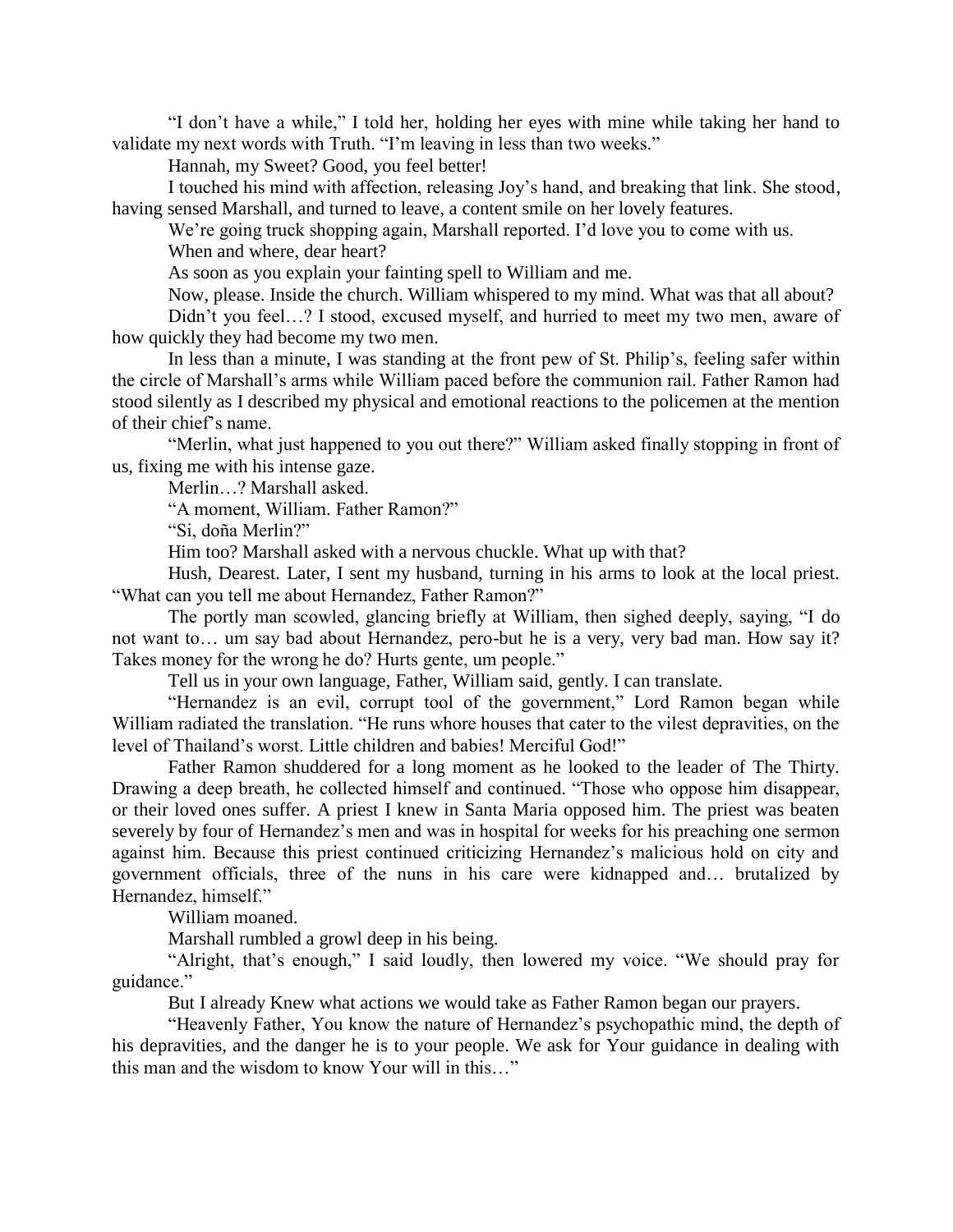\* \* \*

Three late-model pickup trucks sat in the used car lot, the second sales yard we'd visited today. I stood watching in fascination as my husband placed his hands on the front hood of each truck. Using his mechanical talent he psychically assessed each machine to determine which was in the best condition. Marshall frowned in thought while standing over a German import.

This one has a cracked block. He looked over at Dante and Joy and then gave an apologetic shrug. They've hidden it with stop-leak. It won't last a month.

What about the red one? Dante asked.

Marshall turned his attention to the Ford F250 next to this truck, placed his hands on its hood, and scanned it. I could feel his energy wash over the vehicle.

The radiator is shot. So are the water pump and U-joints. You can see how bad the tires are. The tranny is held in with baling wire…

\* \* \*

"Keep an eye on your drinks at all times," Dante warned as we four stood on the littered sidewalk near an old street vendor.

The Columbian version of the classic tamale was a bit spicy but delicious. This Columbian version of a bad neighborhood was alarming. Marshall stayed very close, and Judica leaned her big body protectively against my left leg.

There is a drug – burundanga – which criminals slip into people's food or drink, Dante explained as we enjoyed our first taste of the local food. Then they lure the victim away and… er. There are reports of robbery, auto theft, emptying of the victim's bank accounts, rape, and murder. The drug takes away the will and the memory of its victim. Large doses can cause unconsciousness and sometimes, death.

"We'll be careful," Marshall muttered around a mouthful of the wonderful lunch, and I saw Joy step closer to Dante.

\* \* \*

Marshall? William whispered through my head as I sat near my husband on the bench seat of the big blue pickup he'd selected and Dante had haggled for. I need to get into the Hawkeye. Please, release your psychic lock.

Can do, he said, his wrist resting on the top of the steering wheel.

I felt energy flow briefly out of the man whose arm rested comfortably across my shoulders. Like a teen on a date, I snuggled close to my guy in the dually truck's cabin.

When will you be home?

I have no idea, William. Lord Dante's guiding us out of the city now.

"I wonder why he needs to get in there," I muttered, as Judica shifted in the back seat and settled back to sleep again.

\* \* \*

There hadn't been much activity at the church when we drove past it on our way to meet William and Thomas at the hacienda. I didn't think much of it. The heat of the day was on us,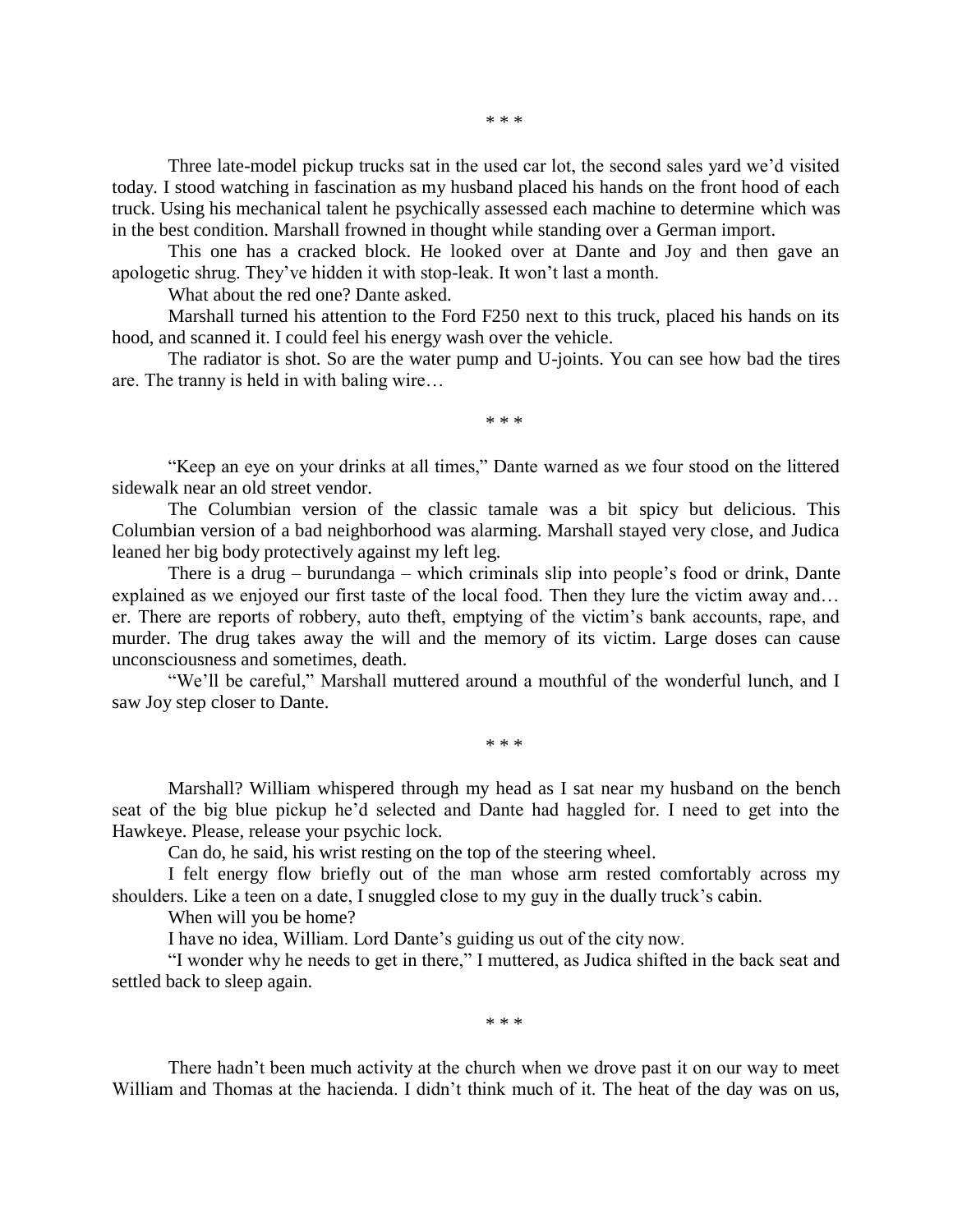helping me appreciate the concept of a traditional siesta, real or contrived by Hollywood. I also thanked God for the truck's air conditioning. As we approached our turnoff onto Tio Leo's onelane road, we discovered Katie, Tobias, and Richard herding all of our young children along the side of the road. I sensed the astral plane and found nothing wrong, and then felt William's brief explanation: We're having a roof completion barbecue. Come celebrate!

Ahead of us, Dante stopped his small pickup while commenting about picking up passengers and in a few minutes Tobias was helping Alex and Daniel into the back of our new truck. In the next moment, the tall teen opened the passenger door and slid onto the seat next to me, grinning his greeting. My Marshall checked the rearview mirror and then carefully rolled forward, again following Dante and Joy.

\* \* \*

Beyond the little fountain in Leo's garden that was sheltered by the U-shaped house, Christmas lights brightened the evening sky and paper wedding bells swayed in a light breeze. Marshall and I swayed to the slow music of our official wedding dance. Jennifer, Penny, and William played the love song while Thomas uncorked the champaign.

On the astral plane, William felt apprehensive, but I couldn't sense why.

\* \* \*

As we strolled out in the late evening air, making our way from the hacienda to the Hawkeye and our bed, I smelled a faint odor and frowned. God knows how much I hate the smell of chickens! Always have. The foul fowl had been installed in Leo's old chicken coups while we were in Santa Marta buying the huge blue dually pickup truck. I prayed the Hawkeye would always be upwind of the coup and that the stench would not come in my direction.

As we climbed into our airplane for the night, I saw a newly arrived cooler near the door and stepped over to it in the near dark. I called a small flame to my hand against the dark and bent to open the lid of the cooler. Marshall pulled the plane's hatch closed but did not seal it.

"Shall I light a candle?"

"Please," I replied, opening the large red cooler.

I found it stocked with ice, beer, wine, soft drinks, and a mason jar of milk. There were several sandwiches wrapped in paper along with a selection of cheeses and fresh fruit. And cookies!

The familiar click of his lighter was followed by a lesser light from my husband's direction, and then came the greater glow of the large pillar candle that rested on the makeshift nightstand next to our makeshift bed.

"If we can teach each other our talents, my Sweet, I want to learn to do that. Hello! What's this?"

I turned to see him looking at our pile of sleeping bags and blankets and was surprised to see that pile was considerably higher than it had been that morning. Bending over the nightstand, he lifted the lid of an ornate little box and took something out, turning toward me.

"Oh, that looks much softer," I breathed, with a little mental prayer of thanks.

"So that's why William wanted in here," he said with a chuckle, holding up a perfectly rolled joint. "It's been a while since we've indulged."

"Too long," I sighed, thinking of the immense changes this last week had brought.